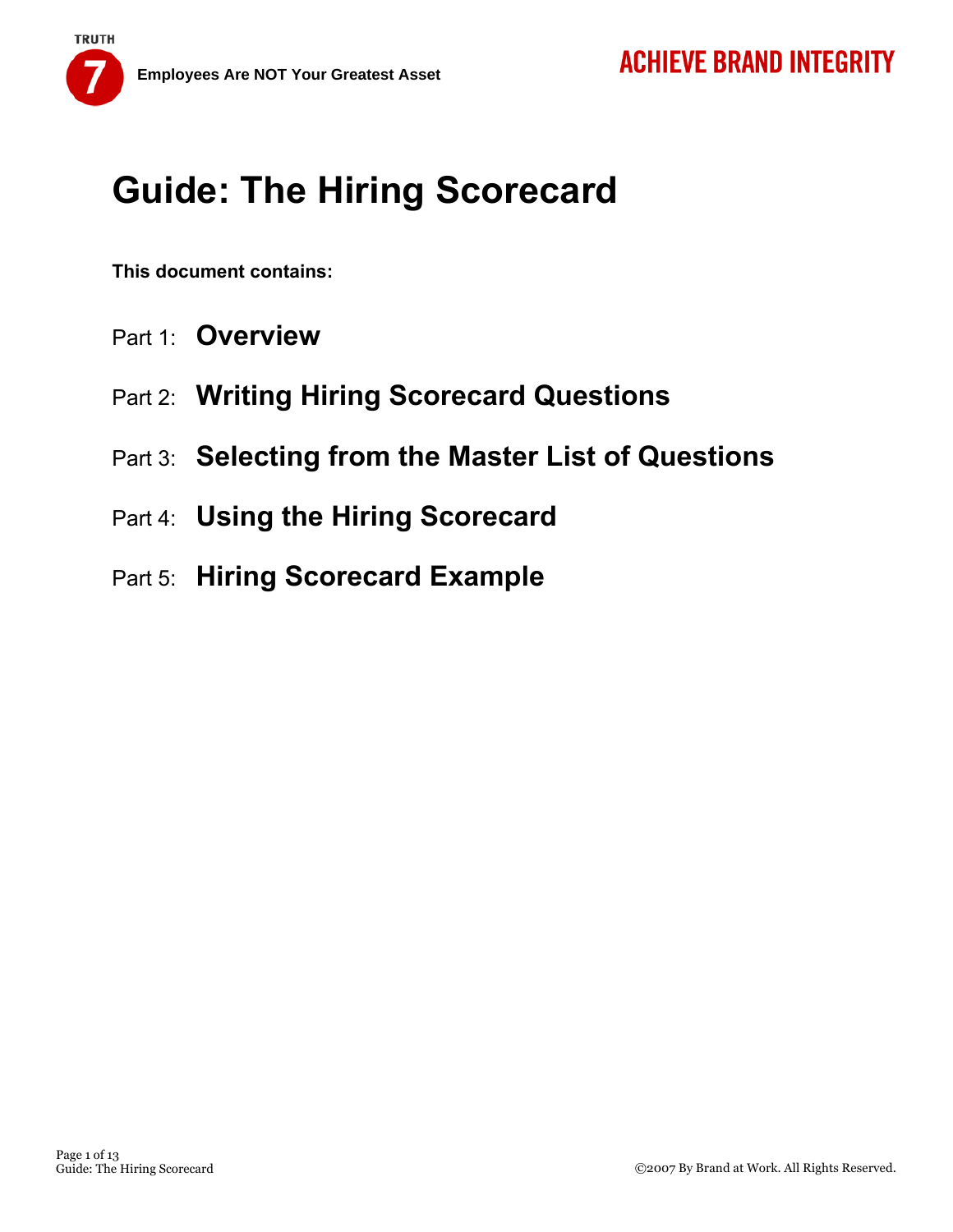

## **ACHIEVE BRAND INTEGRITY**

#### **Consent to Terms**

Your use of the Guide to the Hiring Scorecard ("Guide") is subject to these Terms of Use ("Terms"). Please read them carefully. By using this Guide, you agree to be bound by these Terms. If you do not agree with, or cannot abide by these Terms, please do not make any use of this Guide. These Terms may be modified at any time at our discretion by posting the modified Terms on the Brand Integrity Web site. Use after any posting will constitute your agreement to abide by the modified Terms.

#### **Copyrights**

The content of this Guide is protected by U.S. and international copyright laws. You may not use, reproduce, distribute, transmit, or display any copyrighted material unless it is within the Terms. Derivative works may not be made. You may download, print, and copy the Guide for your personal (including intra-company), non-commercial use only, provided that you include all copyright and other notices contained in the Guide and that you do not modify the Guide. Any other use of the Guide is expressly prohibited.

#### **Disclaimer**

This Guide is provided on an "as is" and "as available" basis, without any warranties of any kind, either express or implied, including warranties of title or implied warranties of merchantability or fitness for a particular purpose. No warranties are made regarding any results that may be obtained from use of the Guide.

#### **Limitation of Liability**

In no event will Gregg Lederman, Brand at Work, or any of its employees or agents be liable for any indirect, consequential, special, incidental, or punitive damages, arising out of the use or inability to use this Guide or any results obtained from the use of this Guide.

#### **Miscellaneous**

These Terms represent the entire understanding of the parties regarding the use of this Guide and supersede any previous documents, correspondence, conversations, or other oral or written understanding related to these Terms. These Terms shall be governed by and construed under the laws of the State of New York without regard to its choice of law, rules, and where applicable, the laws of the United States. To the extent permissible by law, any disputes under these Terms or relating to the Guide shall be litigated in the District Court in and for the District of New York, and you hereby consent to personal jurisdiction and venue in the District of New York. A modification or waiver of a part of these Terms shall not constitute a waiver or modification of any other portion of the Terms. If for any reason any provision of these Terms is found unenforceable, that provision will be enforced to the maximum extent permissible, and the remainder of the Terms will continue in full force and effect.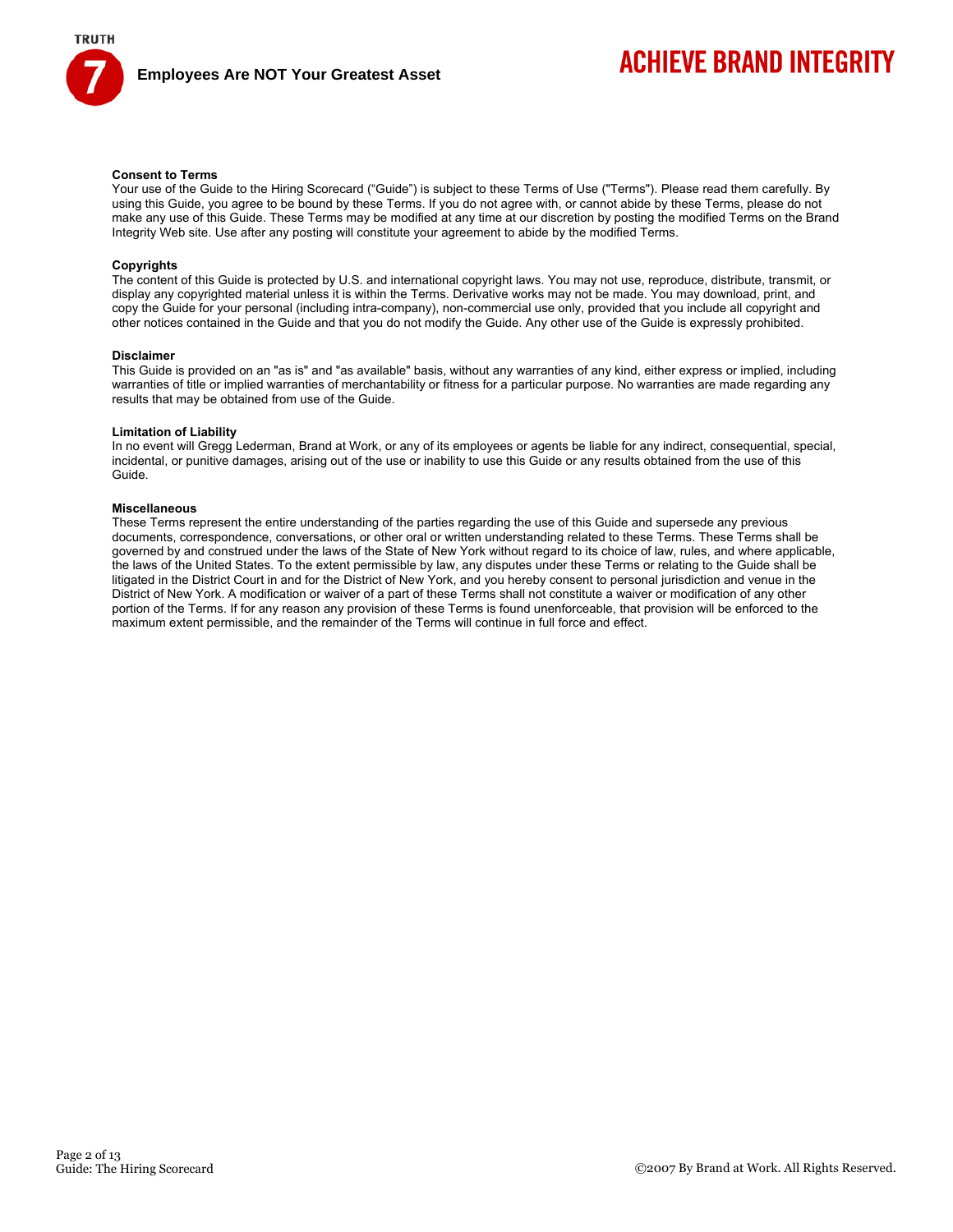**Employees Are NOT Your Greatest Asset** 

**TRUTH** 

# **Guide: The Hiring Scorecard**

## Part 1: **Overview**

The interviewing process is a great touchpoint not only to share the brand experience that is expected from employees in your company, but to find the future brand ambassadors that will be outstanding employees.

The purpose of this guide is to equip you with a framework and some tools to effectively organize brand-driven hiring questions; questions that will provide insight into whether a prospective employee has the propensity to deliver upon your company's brand strategy.

Once hired, an employee should be shown the questions they were asked, their scores, and the logic behind each question. Doing so helps to set a realistic expectation of what is most important to the company with respect to its brand and provides the employee with a clear picture of what his/her perceived strengths and areas of potential weakness may be.

This Hiring Scorecard represents only one part of a typical candidate selection process and should *not* be used as the sole selection criteria.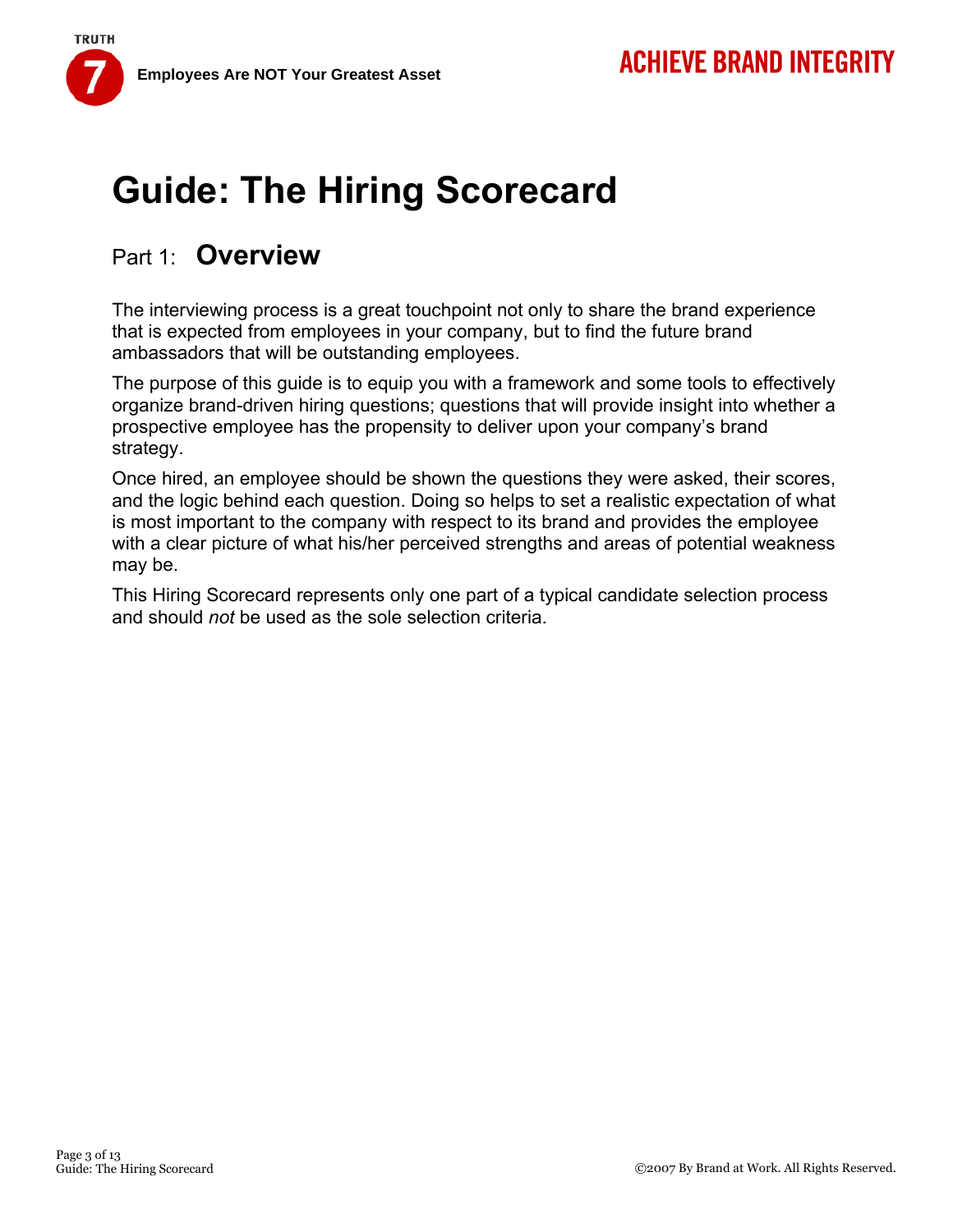**Employees Are NOT Your Greatest Asset** 

**TRUTH** 



## Part 2: **Writing Hiring Scorecard Questions**

This is a guide to drafting your own hiring questions specific to your company and the job position you are trying to fill.

### **Exercise: Writing Brand-driven Hiring Questions**

Brand-driven hiring questions assist you in selecting the best new people to help your company bring its brand to life. For these questions to be effective, they should elicit responses that will indicate whether or not the candidate can deliver a Brand Lens concept consistently. You should have at least 3 questions for each Brand Lens concept that is relevant to the position you are trying to fill.

To complete this exercise, review the beliefs, benefits, and behaviors you created (you can find a guide for building beliefs in Truth 6) for the Brand Lens concept you want to build insightful hiring questions for.

Here are examples of beliefs and the hiring questions that could be derived:

**Brand Lens Concept:** A Great Place to Work **Belief:** We believe it is important to recognize each other for our contributions to the organization. **Brand-driven Hiring Question:** Can you provide an example of when you have recognized a fellow employee for a job well done?

**Brand Lens Concept:** Amazing Customer Service **Belief:** We believe it is important to understand customers' needs and go above and beyond to meet those needs in order to always deliver amazing service.

**Brand-driven Hiring Question:** What company do you think provides great service to customers? What makes it so great?



#### **Steps to writing a brand-driven hiring question**

- 1. Identify the job position that needs to be filled.
- 2. Pick the Brand Lens concepts that are most relevant to that position.
- 3. Review the beliefs, benefits, and behaviors for each Brand Lens concept you identified and begin to brainstorm the types of questions that can provide insights on whether or not a candidate would be able to *do* the required behaviors.

**Brand Lens Concept:**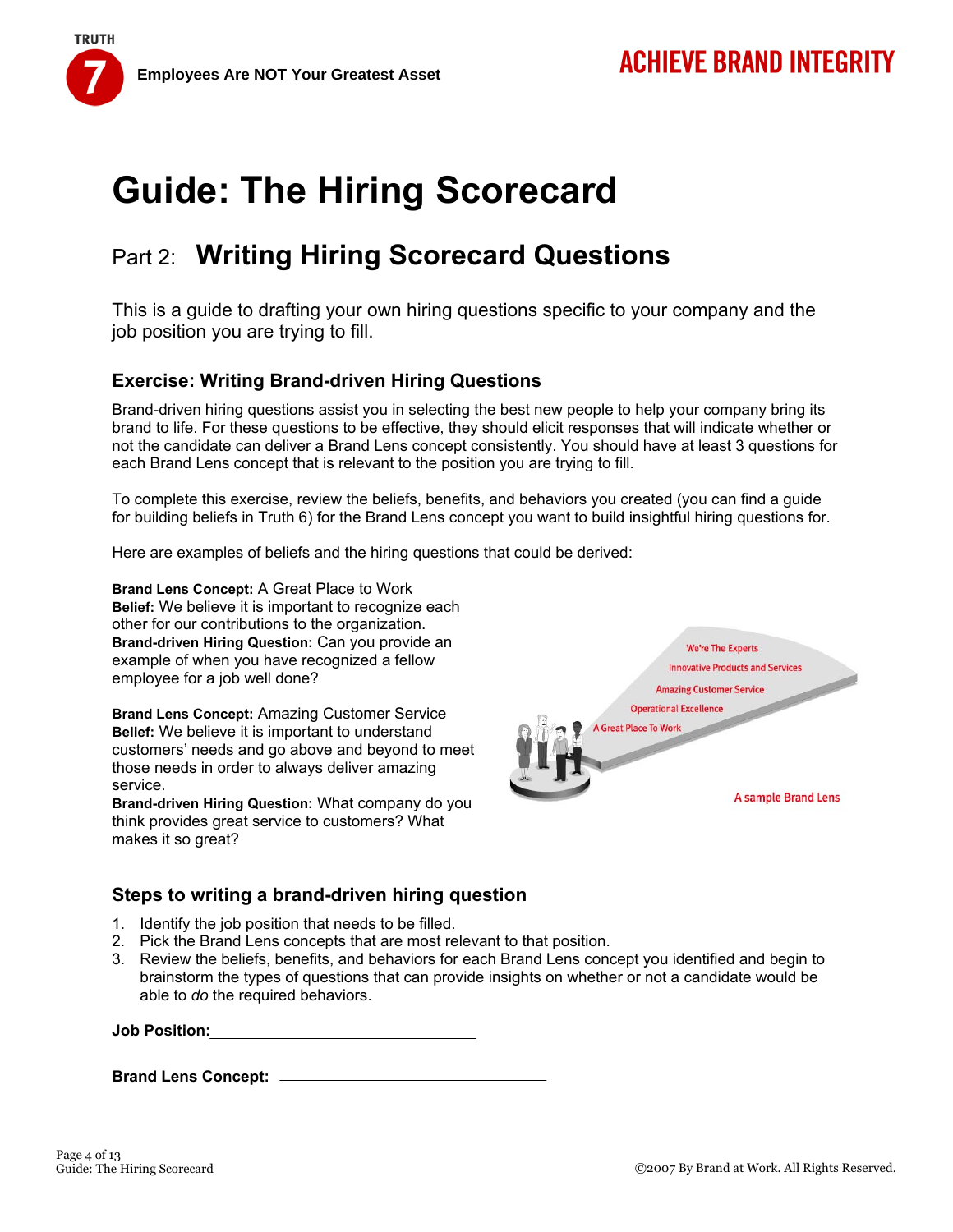

| <b>Hiring Questions</b>                                                                     | Ideal Response (What to look for) |
|---------------------------------------------------------------------------------------------|-----------------------------------|
| on sources and an an end sources and an end that sources and sources are an end of the COST |                                   |
|                                                                                             |                                   |
|                                                                                             |                                   |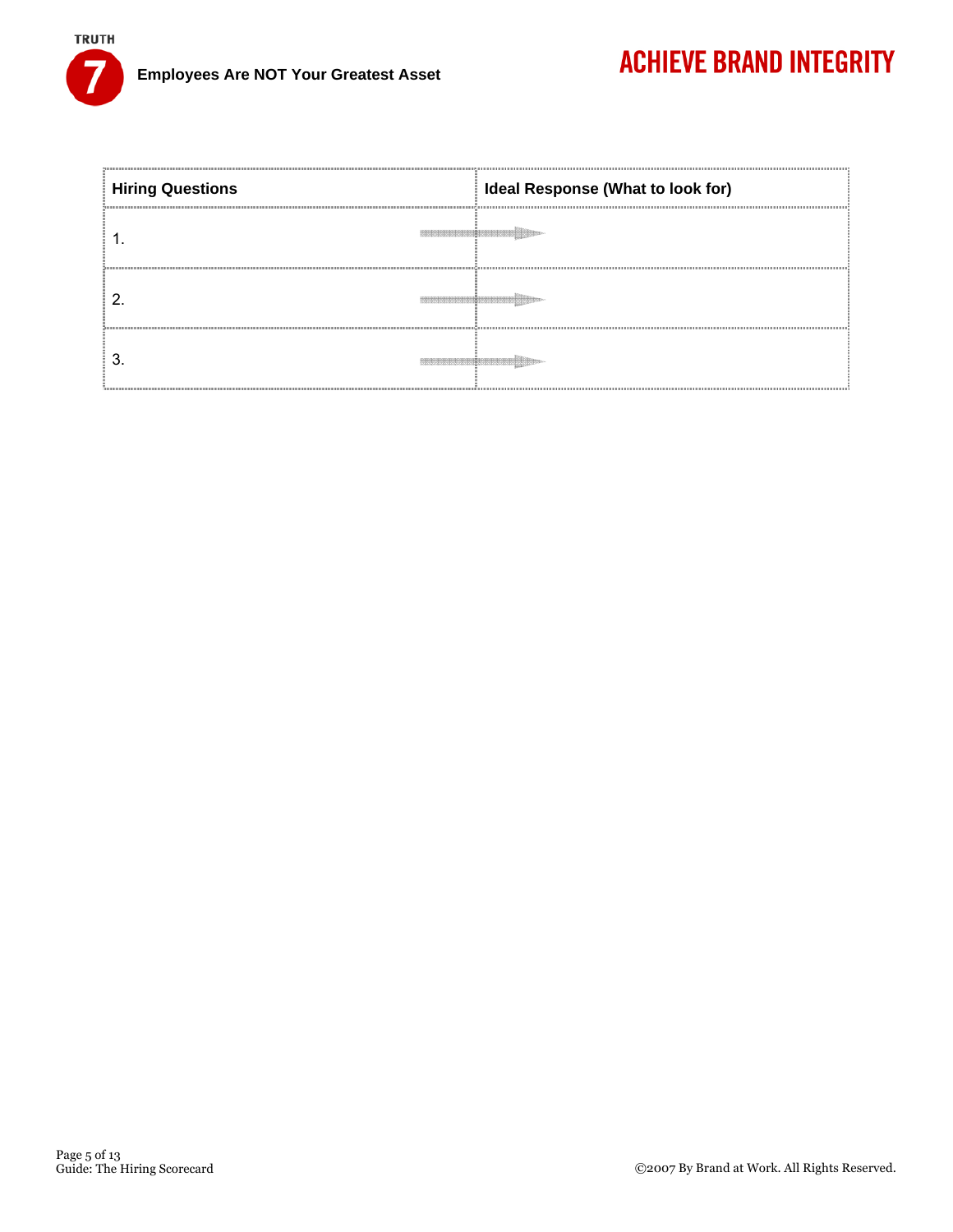## Part 3: **Selecting from the Master List of Questions**

The following is a list of questions that could be used to populate the hiring scorecard. The questions are sorted by the generic Brand Lens concept to which they apply. On the far right of the table are five columns for inputting specific job categories. That way, you can put an 'X' in the box to align the questions with the specific job position to which they are best suited. Doing this in a program like MSExcel will allow you to sort the questions per job category for quick searching.

| <b>Brand Lens</b><br><b>Concept</b> | <b>Brand Driven Hiring Question</b>                                                                                                             | Global | Manager                   | Admin | ∾<br>Position | ₹<br>Position |
|-------------------------------------|-------------------------------------------------------------------------------------------------------------------------------------------------|--------|---------------------------|-------|---------------|---------------|
| <b>Amazing Customer</b><br>Service  | Tell me about at time when you were not able to meet a deadline. How did you handle this<br>situation?                                          | X      | $\boldsymbol{\mathsf{x}}$ | X     |               |               |
| <b>Amazing Customer</b><br>Service  | What professional service company do you believe provides great service to its clients?<br>What does it do that makes it so great?              | X      | $\boldsymbol{\mathsf{x}}$ | X     |               |               |
| <b>Amazing Customer</b><br>Service  | In a professional service business, what do you believe are the two largest challenges that<br>can prohibit the delivery of great service?      | X      | X                         | X     |               |               |
| Knowledgeable Staff                 | Tell me about a time when a procedure or process wasn't clear to you. What did you do?                                                          |        |                           | x     |               |               |
| Knowledgeable Staff                 | Have you ever been in the position to mentor other employees? What was the experience<br>like for you? What did you like? What didn't you like? |        | x                         |       |               |               |
| Knowledgeable Staff                 | Who has been a good mentor to you in your professional career? What were the most<br>valuable things you learned from this person?              |        | x                         |       |               |               |

These questions are just a sample, for illustration purposes only.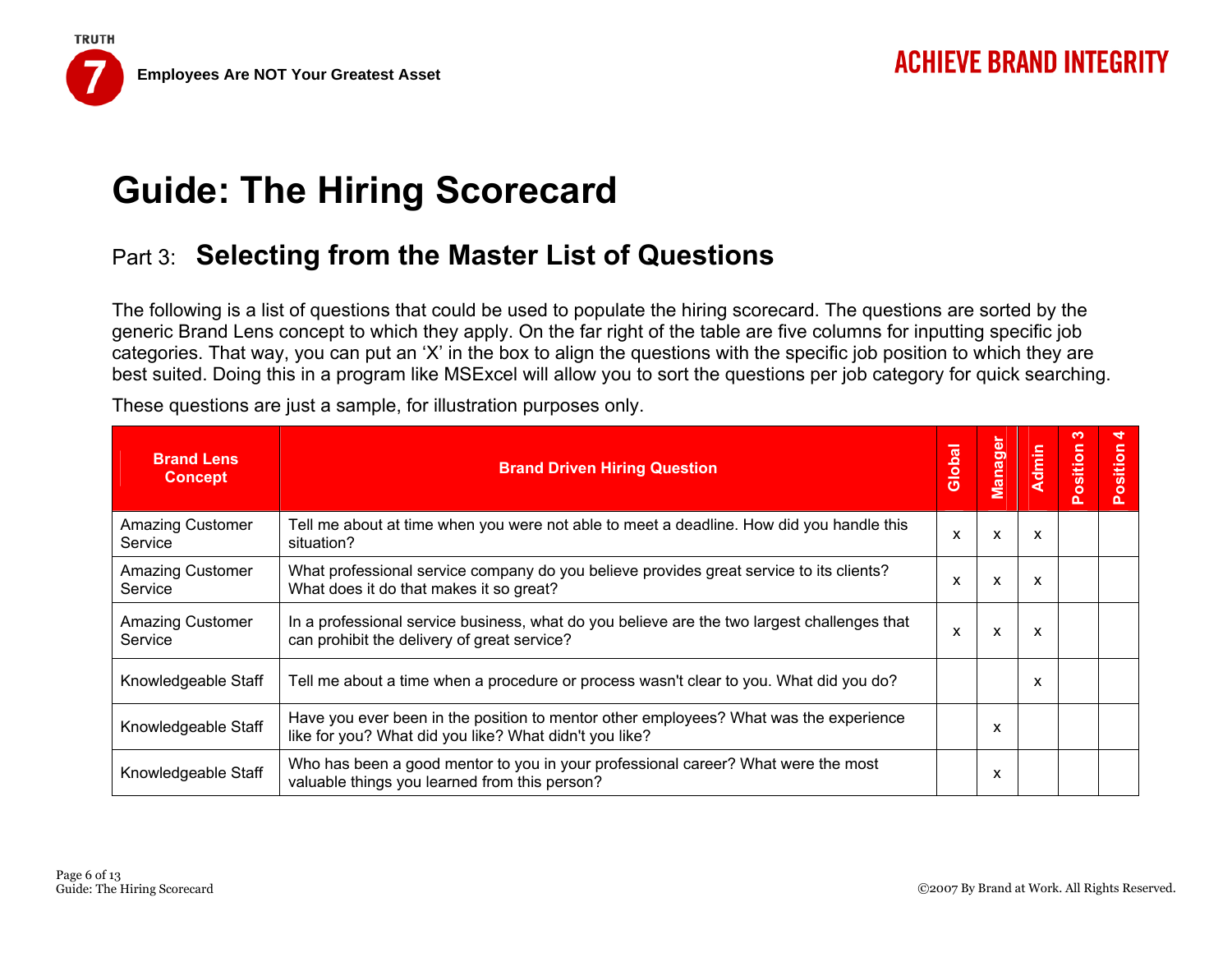7

| <b>Brand Lens</b><br><b>Concept</b> | <b>Brand Driven Hiring Question</b>                                                                                                                                                                                                 | Global                    | Manager | <b>Admin</b> | ∾<br>Position | sitio<br>$\circ$ |
|-------------------------------------|-------------------------------------------------------------------------------------------------------------------------------------------------------------------------------------------------------------------------------------|---------------------------|---------|--------------|---------------|------------------|
| <b>Client Relationship</b>          | What do you feel are the most effective methods of getting to know a company and its<br>business?                                                                                                                                   |                           | x       |              |               |                  |
| <b>Client Relationship</b>          | What do you feel are the best ways to get referred to new clients? How have you tracked<br>referrals in the past? Tell me about a time when you were able to get many referrals from<br>one client or center of influence.          |                           | x       |              |               |                  |
| <b>Client Relationship</b>          | Can you provide an example of a strong client relationship you have had in the past? In what<br>ways did you go about building and maintaining that relationship?                                                                   |                           | x       |              |               |                  |
| A Great Place to<br>Work            | Tell me about a time when you felt overwhelmed by work. What strategies did you use to get<br>yourself through it?                                                                                                                  | $\boldsymbol{\mathsf{x}}$ | X       | X            |               |                  |
| A Great Place to<br>Work            | What type of "working style" is the most challenging for you to work with? What strategies do<br>you use to work with people like this?                                                                                             | X                         | X       | X            |               |                  |
| A Great Place to<br>Work            | What did you find to be the most important criteria for success in a team-based<br>environment? Tell me about a time at [name of specific previous job] when you exhibited, or<br>helped foster, a stronger team-based environment. | X                         | X       | x            |               |                  |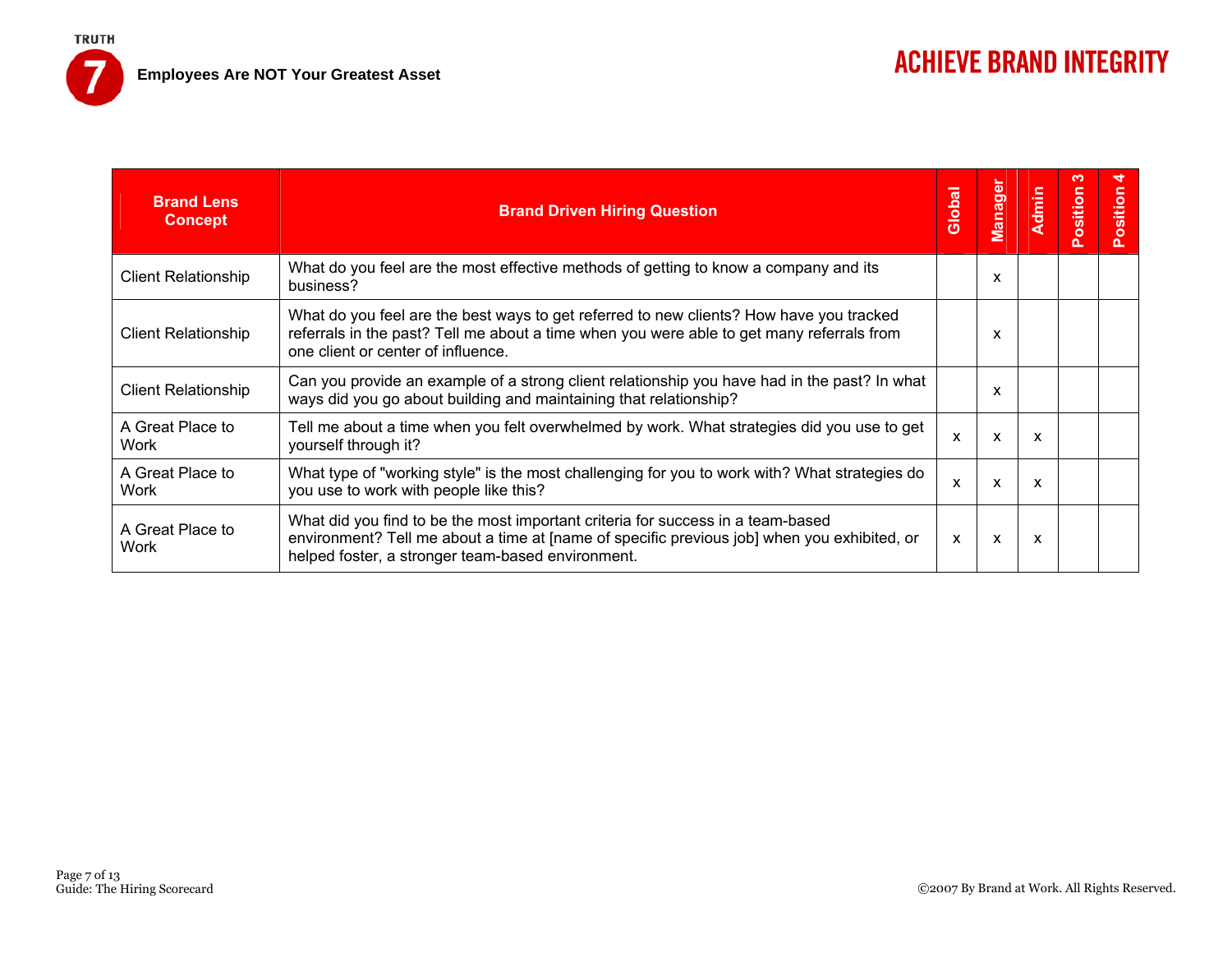## Part 4: **Using the Hiring Scorecard**

This table outlines the different components of the hiring scorecard, what the components mean, and how to use the scorecard to make effective hiring decisions that are in alignment with your company Brand Lens.

|                | <b>Steps for Using the Hiring Scorecard</b>                                                                                                                                                                                                                                                                                                                                                                                                                                | <b>Visuals Guide</b>             |
|----------------|----------------------------------------------------------------------------------------------------------------------------------------------------------------------------------------------------------------------------------------------------------------------------------------------------------------------------------------------------------------------------------------------------------------------------------------------------------------------------|----------------------------------|
|                | Review weights for questions; alter if necessary: The scorecard questions are currently set up with a<br>mathematical weight of 2, meaning they each count twice in calculating the overall score. If you feel that<br>any question is more important, you can increase the weight to 3, which would factor that question three<br>times in the overall score. If you think that a particular question shouldn't be as influential, you can<br>decrease the weight to a 1. | ight (1-3<br>2                   |
| $\overline{2}$ | Scoring: Use the scoring key provided in the scorecard template to rate the candidate's response to<br>each question. This key uses a scale of 1 to 5, with 1 meaning that the candidate does not meet the<br>company expectations and a 5 meaning the candidate exceeds company expectations.                                                                                                                                                                             | Score<br>(1-5)                   |
| 3              | Calculating total per question: The total per question is calculated by multiplying the weight and the<br>candidate's score. For example if question one has a weight of 2 and the candidate's answer receives a<br>score of 5 (exceeding company expectations), then the total for that question would be a 10.                                                                                                                                                           | Total                            |
| 4              | <b>Calculating total score per Brand Lens concept:</b> To calculate the average score for all the questions<br>in a particular Brand Lens concept, take the sum of the totals and divide it by the sum of the weights. For<br>example, if the sum of the weights under a particular concept equals 6 and the total of the scores equals<br>24, then the average score would be a 4. The higher the number, the more aligned the candidate is with<br>your company's brand. | <b>Average score for CONCEPT</b> |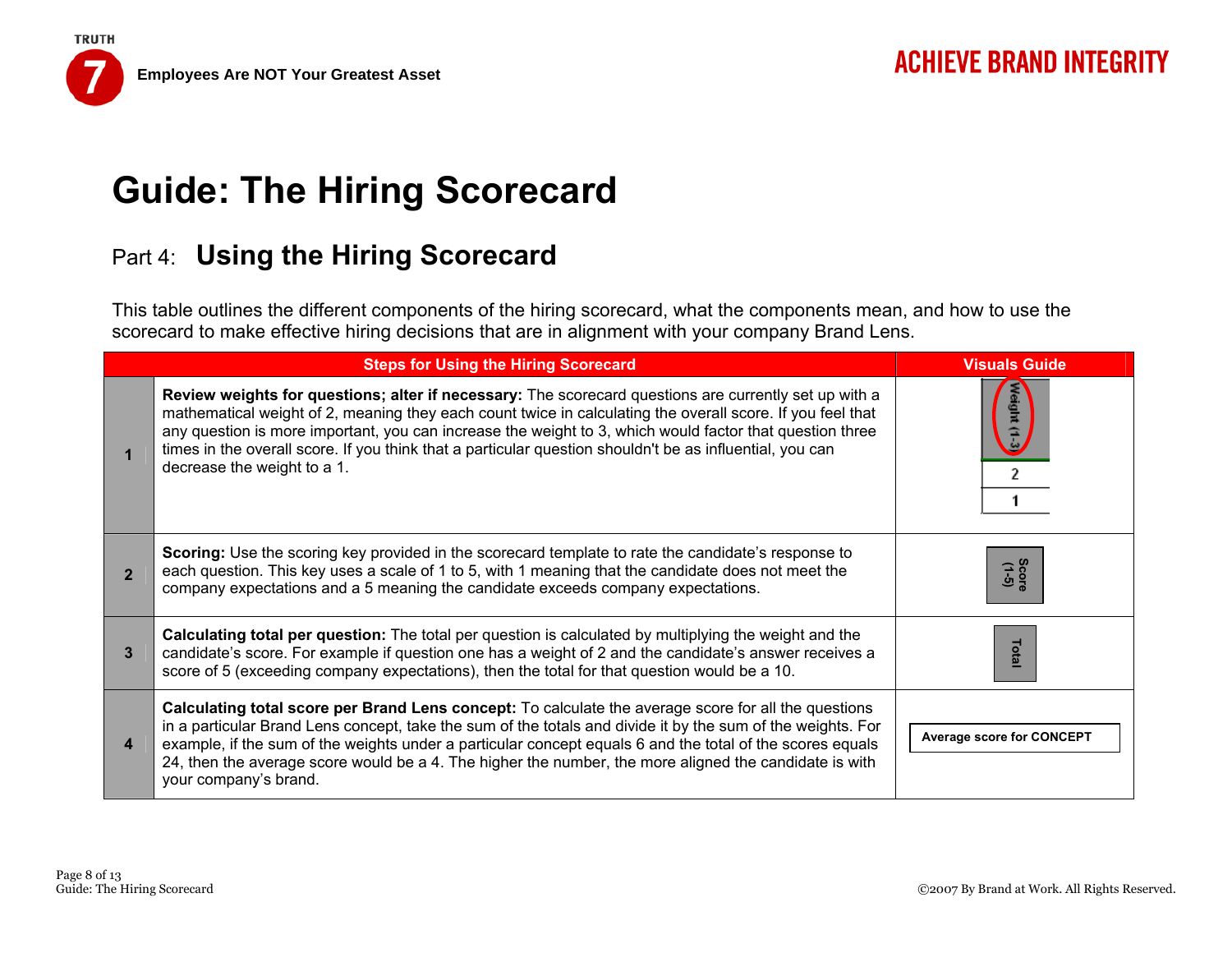**Employees Are NOT Your Greatest Asset** 

**TRUTH** 

7

| <b>Steps for Using the Hiring Scorecard</b>                                                                                                                                                                                                                                                                               | <b>Visuals Guide</b>        |
|---------------------------------------------------------------------------------------------------------------------------------------------------------------------------------------------------------------------------------------------------------------------------------------------------------------------------|-----------------------------|
| To achieve consistency in scoring between candidates: Document the type of answers that warrant<br>high scores in the "What to Look For" column of the Scorecard Template.                                                                                                                                                | <b>What to Look For</b>     |
| Insights or Comments: Use this space to enter any insights or thoughts you might have during the<br>interview.                                                                                                                                                                                                            | <b>Insights or Comments</b> |
| Making a hiring decision: This scorecard is not intended to be the sole deciding factor in making a new<br>hire. The Overall Brand Score will provide you with valuable insight into how the candidate would fit into<br>your brand experience. This score does not take into account job experience or basic job skills. | <b>Overall Brand Score</b>  |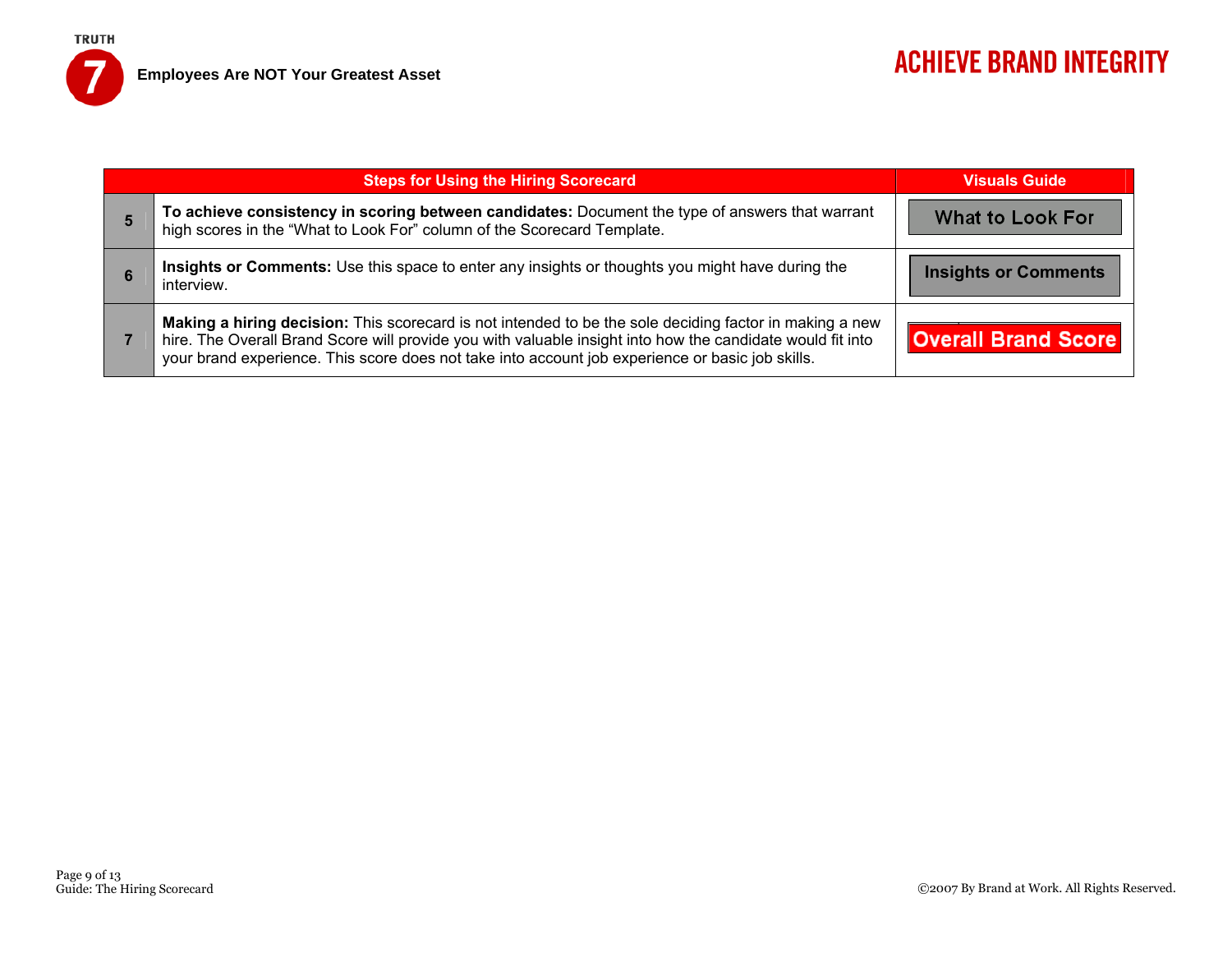## Part 5: **Hiring Scorecard Example**

The following is a populated sample scorecard. The questions were taken from the master list of questions in Part 3. This sample is for illustration purposes only.

| <b>Example Hiring Scorecard for [Position]</b> |              |                           |                                                                                                                                                                     |  |  |  |  |  |
|------------------------------------------------|--------------|---------------------------|---------------------------------------------------------------------------------------------------------------------------------------------------------------------|--|--|--|--|--|
| <b>Candidate:</b>                              |              |                           |                                                                                                                                                                     |  |  |  |  |  |
| Interviewer:                                   |              | <b>Date of Interview:</b> |                                                                                                                                                                     |  |  |  |  |  |
|                                                |              |                           | Note: this scorecard is not intended to be the sole deciding factor in making a new hire. This score does not take into account job experience or basic job skills. |  |  |  |  |  |
| <b>Brand Scoring Summary</b>                   | <b>Score</b> | # of $?$ 's               |                                                                                                                                                                     |  |  |  |  |  |
| <b>Amazing Customer Service</b>                | 0.00         | 2                         |                                                                                                                                                                     |  |  |  |  |  |
| Knowledgeable Staff                            | 0.00         | 1                         |                                                                                                                                                                     |  |  |  |  |  |
| <b>Client Relationship</b>                     | 0.00         | 3                         |                                                                                                                                                                     |  |  |  |  |  |
| A Great Place to Work                          | 0.00         | 1                         |                                                                                                                                                                     |  |  |  |  |  |
| <b>Overall Brand Score</b>                     | 0.00         | 7                         |                                                                                                                                                                     |  |  |  |  |  |
| <b>Candidate's Perceived Strengths</b>         |              |                           |                                                                                                                                                                     |  |  |  |  |  |
|                                                |              |                           |                                                                                                                                                                     |  |  |  |  |  |
|                                                |              |                           |                                                                                                                                                                     |  |  |  |  |  |
|                                                |              |                           |                                                                                                                                                                     |  |  |  |  |  |
| <b>Candidate's Perceived Challenges</b>        |              |                           |                                                                                                                                                                     |  |  |  |  |  |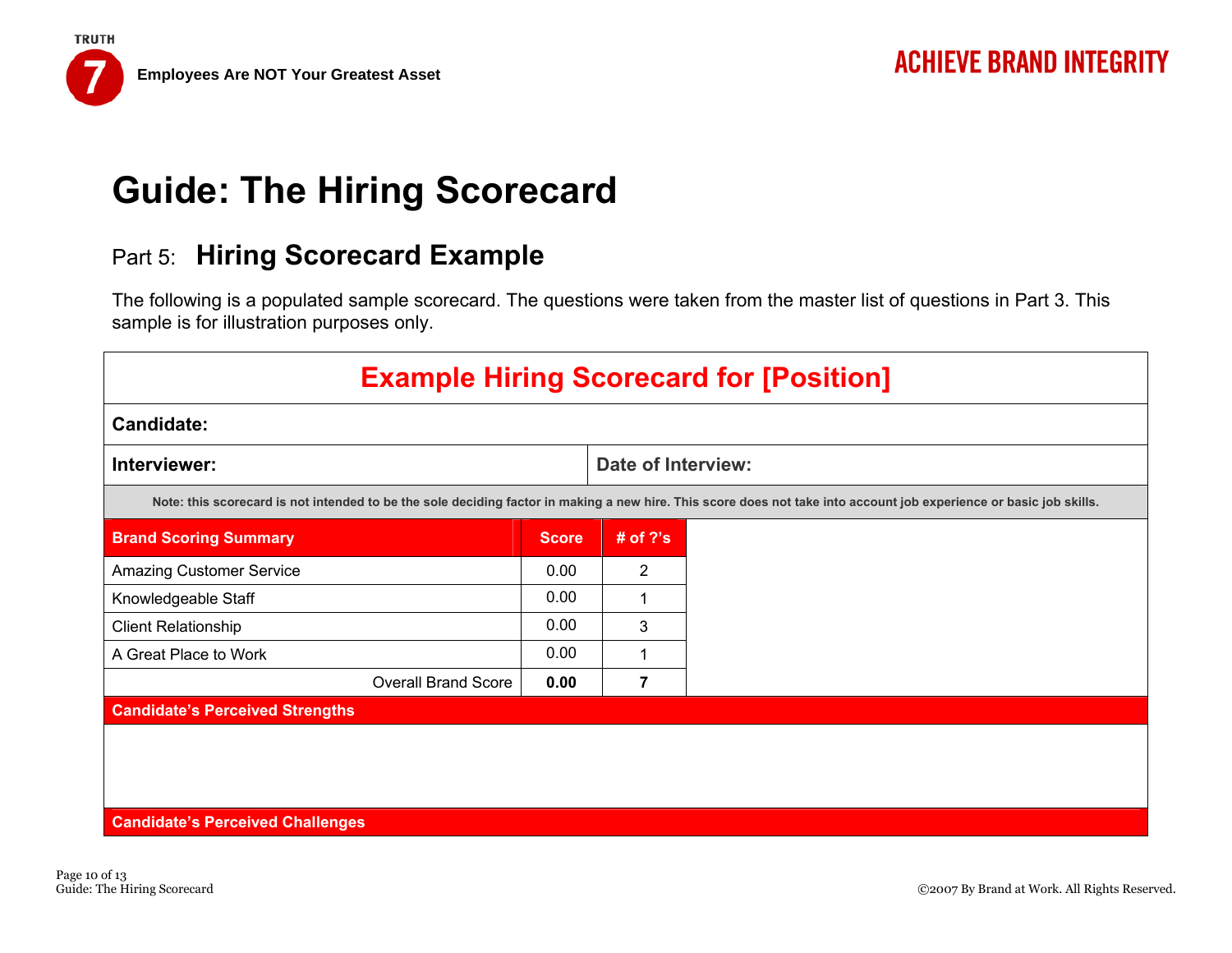**TRUTH** 

**Recommended Next Steps** 

|                                                   | <b>Weight Key</b>                                                                                                                     |                |                      |          | <b>Scoring Key</b>                                                                                                                                       |                                                                             |  |  |
|---------------------------------------------------|---------------------------------------------------------------------------------------------------------------------------------------|----------------|----------------------|----------|----------------------------------------------------------------------------------------------------------------------------------------------------------|-----------------------------------------------------------------------------|--|--|
|                                                   | $1 =$ Less important; $2 =$ Important; $3 =$ More Important                                                                           |                | <b>Brand Scoring</b> |          | 1 = Does not meet expectations; 2 = Partially meets expectations; 3 = Meets<br>expectations; $4 = Exceeds expectations$ ; $5 = Far exceeds expectations$ |                                                                             |  |  |
| <b>Brand-driven Hiring Questions</b>              |                                                                                                                                       |                | Score<br>(1-5)       | Total    | <b>Insights or Comments</b><br>(250 typed characters or less)                                                                                            | <b>What to Look For</b><br>(250 typed characters or less)                   |  |  |
|                                                   | <b>Amazing Customer Service</b>                                                                                                       |                |                      |          |                                                                                                                                                          |                                                                             |  |  |
|                                                   | <b>Global Questions</b>                                                                                                               |                |                      |          |                                                                                                                                                          |                                                                             |  |  |
|                                                   | Tell me about at time when you were not able to<br>meet a deadline. How did you handle this situation?                                | $\overline{2}$ |                      | $\Omega$ |                                                                                                                                                          | Enter what you are looking for the<br>candidate to demonstrate in this box. |  |  |
| $\mathbf{2}$                                      | What professional service company do you believe<br>provides great service to its clients? What does it do<br>that makes it so great? | $\mathbf{2}$   |                      | $\Omega$ |                                                                                                                                                          | Enter what you are looking for the<br>candidate to demonstrate in this box. |  |  |
|                                                   | <b>Position-specific Questions</b>                                                                                                    |                |                      |          |                                                                                                                                                          |                                                                             |  |  |
| 3                                                 |                                                                                                                                       | $\mathbf{2}$   |                      | $\Omega$ |                                                                                                                                                          | Enter what you are looking for the<br>candidate to demonstrate in this box. |  |  |
| <b>Average score for Amazing Customer Service</b> |                                                                                                                                       |                |                      |          |                                                                                                                                                          |                                                                             |  |  |
|                                                   | <b>Knowledgeable Staff</b>                                                                                                            |                |                      |          |                                                                                                                                                          |                                                                             |  |  |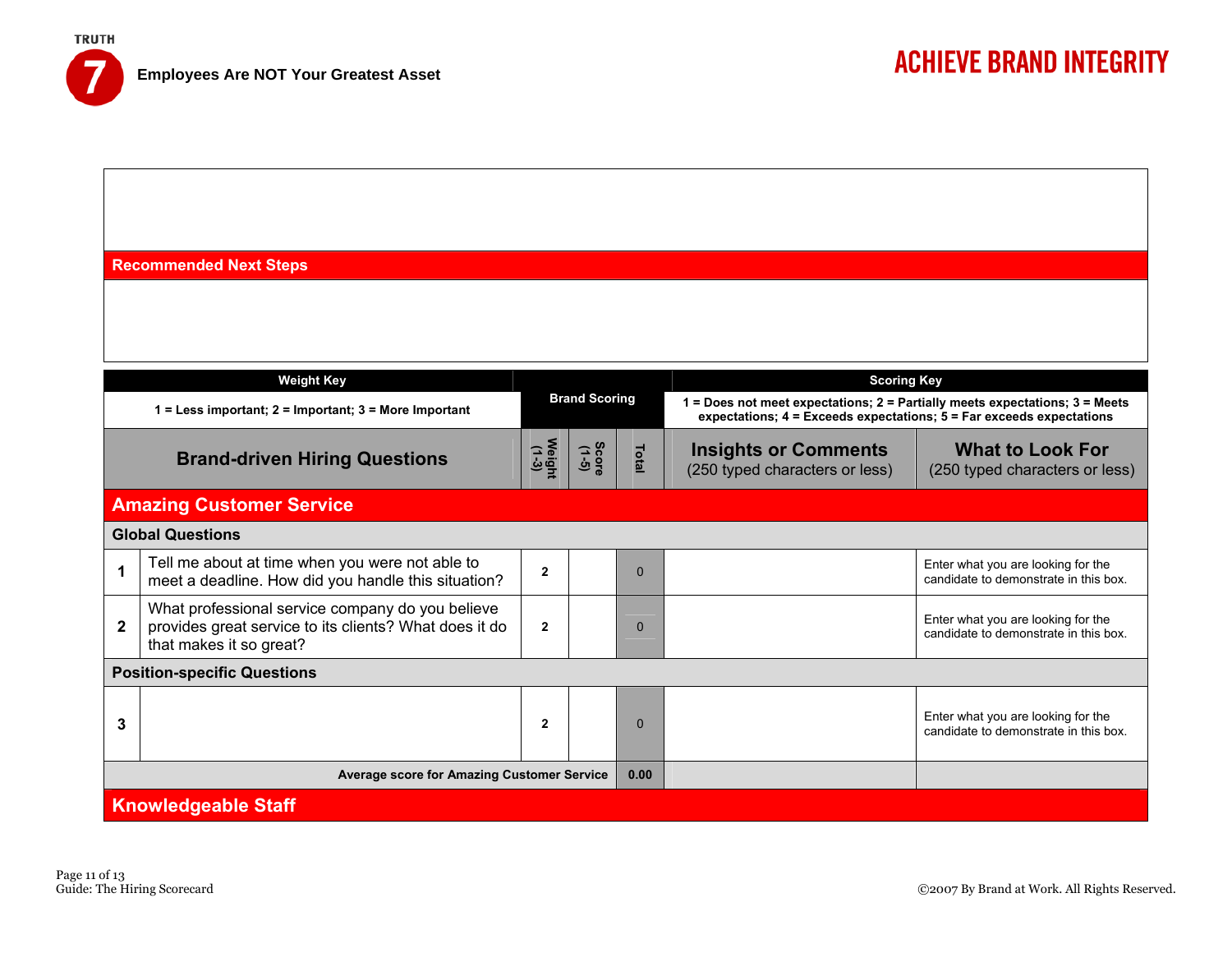|                | <b>Weight Key</b>                                                                                                                                                                                             |                      |                |              | <b>Scoring Key</b>                                                                                                                                       |                                                                             |  |  |
|----------------|---------------------------------------------------------------------------------------------------------------------------------------------------------------------------------------------------------------|----------------------|----------------|--------------|----------------------------------------------------------------------------------------------------------------------------------------------------------|-----------------------------------------------------------------------------|--|--|
|                | 1 = Less important; 2 = Important; 3 = More Important                                                                                                                                                         | <b>Brand Scoring</b> |                |              | 1 = Does not meet expectations; 2 = Partially meets expectations; 3 = Meets<br>expectations; $4 = Exceeds expectations$ ; $5 = Far exceeds expectations$ |                                                                             |  |  |
|                | <b>Brand-driven Hiring Questions</b>                                                                                                                                                                          | Weight<br>(1-3)      | Score<br>(1-5) | Total        | <b>What to Look For</b><br><b>Insights or Comments</b><br>(250 typed characters or less)<br>(250 typed characters or less)                               |                                                                             |  |  |
|                | <b>Global Questions</b>                                                                                                                                                                                       |                      |                |              |                                                                                                                                                          |                                                                             |  |  |
| 4              |                                                                                                                                                                                                               | $\overline{2}$       |                | $\Omega$     |                                                                                                                                                          | Enter what you are looking for the<br>candidate to demonstrate in this box. |  |  |
|                | <b>Position-specific Questions</b>                                                                                                                                                                            |                      |                |              |                                                                                                                                                          |                                                                             |  |  |
| 5              | Have you ever been in the position to mentor other<br>employees? What was the experience like for you?<br>What did you like? What didn't you like?                                                            | $\overline{2}$       |                | $\mathbf{0}$ |                                                                                                                                                          | Enter what you are looking for the<br>candidate to demonstrate in this box. |  |  |
|                | Average score for Knowledgeable Staff                                                                                                                                                                         |                      |                | 0.00         |                                                                                                                                                          |                                                                             |  |  |
|                | <b>Client Relationship</b>                                                                                                                                                                                    |                      |                |              |                                                                                                                                                          |                                                                             |  |  |
|                | <b>Global Questions</b>                                                                                                                                                                                       |                      |                |              |                                                                                                                                                          |                                                                             |  |  |
| 6              |                                                                                                                                                                                                               | $\mathbf{2}$         |                | $\Omega$     |                                                                                                                                                          | Enter what you are looking for the<br>candidate to demonstrate in this box. |  |  |
|                | <b>Position-specific Questions</b>                                                                                                                                                                            |                      |                |              |                                                                                                                                                          |                                                                             |  |  |
| $\overline{7}$ | What do you feel are the best ways to get referred to<br>new clients? How have you tracked referrals in the<br>past? Tell me about a time when you were able to<br>get many referrals from one client or COI. | $\overline{2}$       |                | $\Omega$     |                                                                                                                                                          | Enter what you are looking for the<br>candidate to demonstrate in this box. |  |  |
| 8              | Can you provide an example of a strong client<br>relationship you have had in the past? In what ways<br>did you go about building and maintaining that<br>relationship?                                       | $\overline{2}$       |                | $\Omega$     |                                                                                                                                                          | Enter what you are looking for the<br>candidate to demonstrate in this box. |  |  |